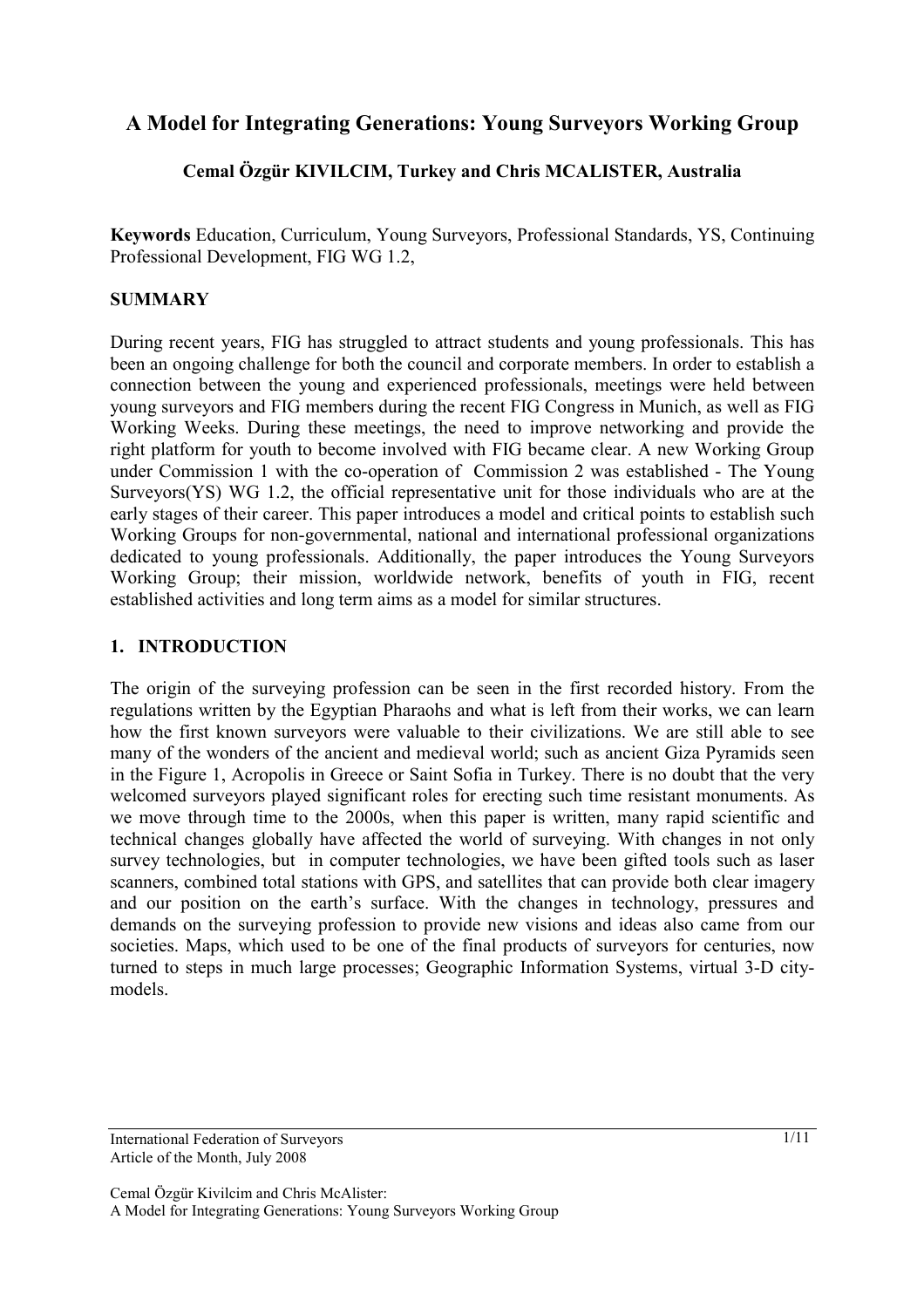

**Fig.1** A view from Pyramids, Giza- Egypt

Today, the profession is facing many difficulties - even describing the exact role of the surveyor in a community. This has also brought forward issues such as providing a sufficient number of highly qualified professionals trained to higher education levels. A noticeable decrease in young people not only undertaking training as surveyors, but joining FIG has made this a global issue.

In this paper, some of the major problems of the profession concerning the youth are described. The issue of dedicating time and resources to form a working group dedicated to the future of the tomorrow's profession are also introduced from the point of the young professionals. The first year of the working group is evaluated with ideas and experiences provided for local application.

# **2. DEFINING THE PROBLEM**

With the technical and scientific developments in the fields of information technology, satellite imaging and positioning techniques, the profession has also extended its capacity and borders within the new scientific areas. In recent years, studies and papers on the topics of professional standards and curricular developments indicate the global trends are to change the major infrastructure and education systems of surveyors, even including the name of the profession in many universities and institutions. So why are all these challenging moves being taken? MAHONEY, PLIMMER, HANNAH, KAVANAGH (2007) explain the current situation of surveyors from various countries as *"Associated with this demand for surveyors is the problem faced in many countries, namely, how to attract the very best students, into the surveying profession. The public perception of surveyors is varied, and the reality is that we have an extremely low public profile when compared to other professions, except in a very few surveying specialists. Having attracted students, the challenge then becomes one of providing an educational program that not only retains the interest of these Generation Y1 young people, but also encourages them to become skilled and resourceful professional practitioners. For over a decade, almost every surveying degree program in Australia has struggled to attract its full quota of students."* 

On the other hand, new higher education possibilities are being established for the candidates of the surveying profession in some developing countries such as Turkey. In recent years,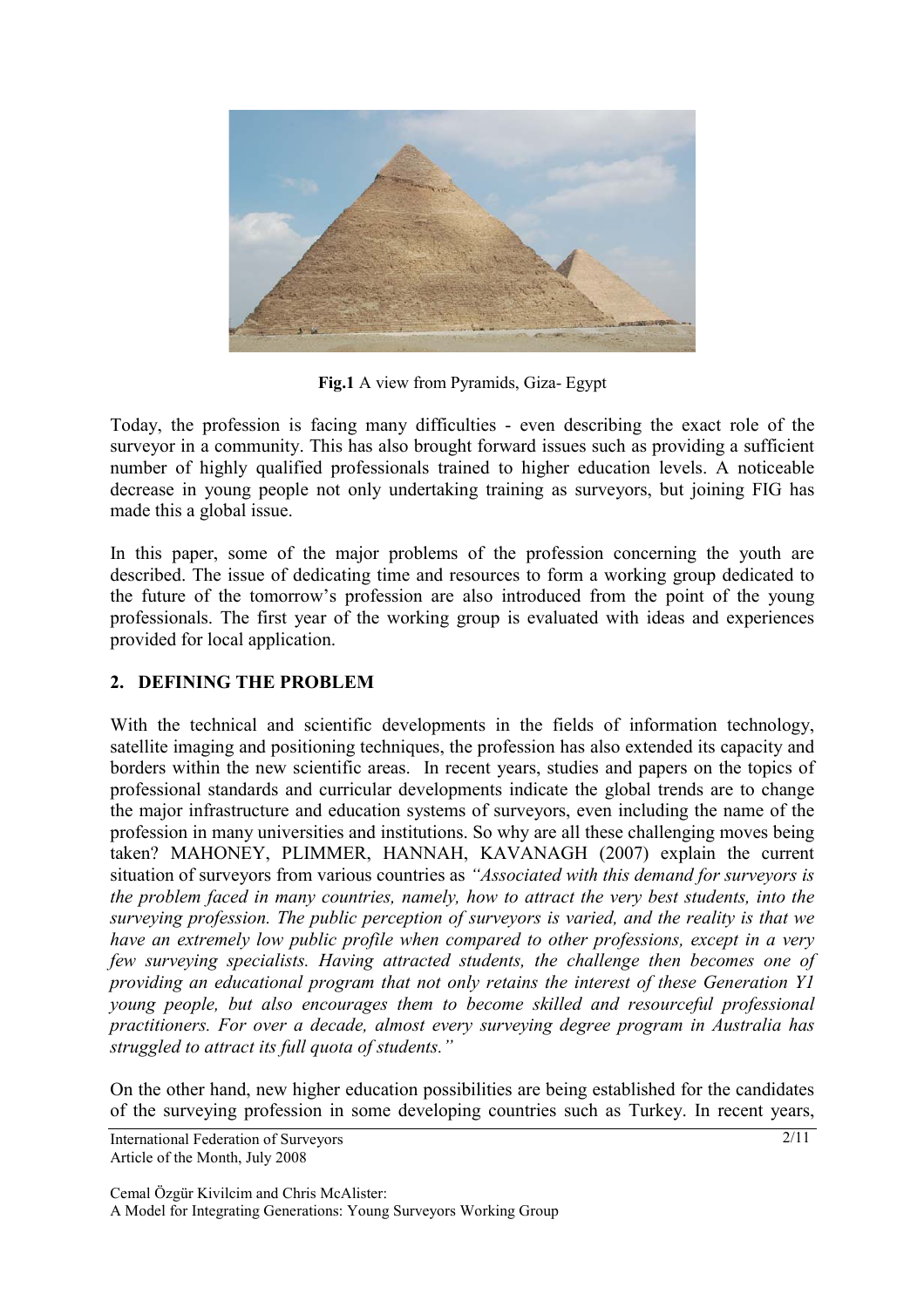especially after the earthquake hit modern Turkey's industrialized region, the demand converted surveying in a more popular occupation. Recently, new universities established Geodesy and Photogrammetry departments, thus the overall student quota increased in the country. This also brought about some concerns and serious discussions relating to the quality of the professionals and standards they adhere to.

The conditions described show that different countries have different demands, but overall the trend is that surveyors are a dying breed. Hence, the issue of attracting students to surveying and FIG has been initialized and outlined by the FIG Council's schedule for the term 2006- 2010.

Taking a global approach, the newest working group of FIG, which is also the youngest one, has been formed to promote the profession to students and establish the necessity bridge for the youth of the surveying professional, aiming to provide a sustainable future of surveying.

### **3. BENEFITS OF YOUTH IN THE ORGANIZATION**

No organisation or business can survive without some new blood, and surveying is no exception. Younger generations can often provide an enthusiasm and passion for their work that may have been lost in older employees. They bring new ideas and are often willing to uptake new technologies more readily. But it is a symboitic relationship – FIG also plays a role in assisting the youth. They make programs such as international exchanges possible, and also presenting a world stage where individual problems and issues can be overcome with literally a world of knowledge.

The diminishing number of surveyors is not a localised or national problem, it is a global problem. Some of the problem may be due to a loss of identity, but the definition of a surveyor is being rewritten by the youth. They are embracing new technologies as quickly as they are released, and can provide innovative solutions to old problems. No longer is a surveyor just one who reads angles, but they are now able to provide a variety of services using a huge array of spatial technologies.

The downside of young people being in a profession where the demand is far outstriping the capability to provide is that younger people may develop an attitude and approach to gaining employment that doesn't sit well with employers. They can very direct on what the future holds and also what kind of financial return they will receive for their efforts, and this is sometimes interpreted by employers as arrogance and disrespect. Potential employers can often, and quite rightly, find younger people lacking in corporate behaviour which is not conjucive to an outstanding employee. Both parties may simply need to accept the positives the other party can bring, while trying to improve their conception of the other. These problems can be overcome by opening lines of communication where neither party is forced to judge or be judged by the other, and both can come to understand each other, and appreciate the skills and knowledge that they possess.

One of the roles of the Young Surveyors group is to open these lines of communication, which will ultimately benefit both the individual and the surveying profession as a whole.

Cemal Özgür Kivilcim and Chris McAlister: A Model for Integrating Generations: Young Surveyors Working Group

International Federation of Surveyors Article of the Month, July 2008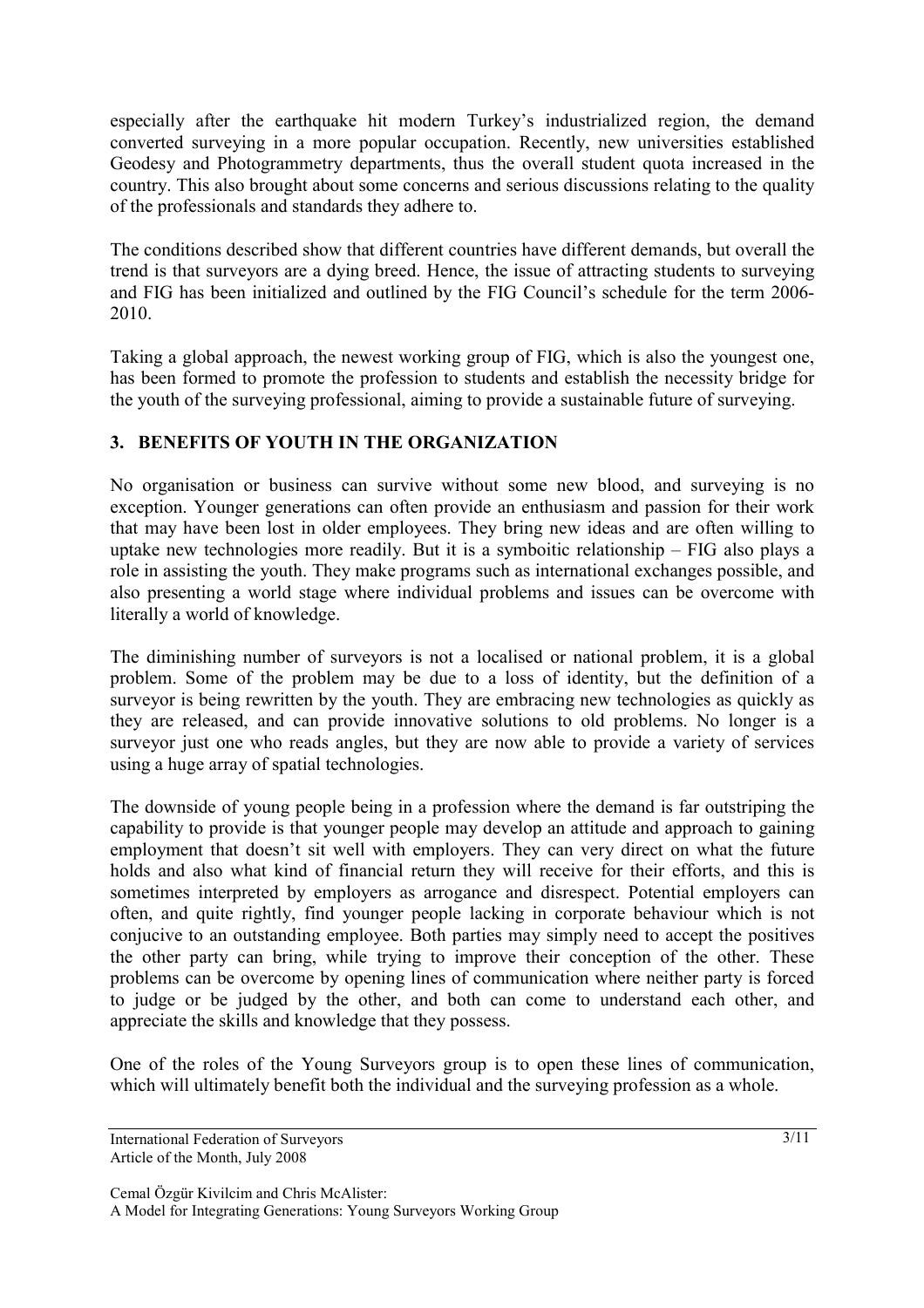### **4. THE HISTORY AND FUTURE OF THE YOUNG SURVEYORS**

*"The numerous number of opportunities, Technology based, up to date education of geodetic institutes, e-learning projects and Exchange programs such as International Association of Exchange of Students for Technical Experience-IAESTE and European Union Higher Education Exchange Program-Erasmus are the means to improve their (the students) skills"*. KIVILCIM, TATLI, GÜNE (2007)

Under this borderless idea, it was inevitable that FIG would have to establish a student and young professionals group made up of a globally diverse mix if it were to remain in contact with younger generations and secure it's own future as well as that of the surveying profession. Discussions starting in the early 2000s amongst members of FIG stemed the idea of a special group dedicated to this very role, finally coming to fruition in 2006. Furthermore, many student organisations, including the International Geodetic Students Organization, ISPRS Student Consortium, regional student organizations such as ARGEOS (German Spoken Countries Geodetic Students Union), Spatial Students Working Action Group (Australia) and university student clubs have shown marked improvements on the importance placed on youth participation and involvement. Some baselines have been established, including in Turkey with the Young Surveyors' Days, which are a 3 day activity for surveyors of all ages to get together.

One of the first significant steps of attracting students into the FIG Society was a small meeting which was held during the working week in Egypt the year of 2005. With the motto "Shape the Change" the FIG XXIII. Congress in Munich 2006, support for students was shown with special student registration fees and a meeting session dedicated solely to international students. During this session, international experiences and ideas were discussed and the demands of the Young Surveyors were loudly expressed. After the FIG Congress in Munich, the Students and Young Professionals working group was established with the support and encourage of FIG Council and its members. The first board of the Young Surveyors was established, comprised of experienced individuals from all over the globe. Each member had their own unique knowledge gained from local, regional and global experiences.

The FIG Working Week in Hong Kong in 2007 introduced the Students and Young Professionals group, and set out their aims and goals. Within the official program of the Working Week, a session for young surveyors was held by the FIG board and the members of the recently established Working Group-1.2 of Commission 1 and as a Joint Working Group with Commission 2. During the session, the need and the vision required to integrate the youth of the profession to FIG were presented, as well as the mission of the working group and examples of how they planned to move forward. The oral presentation titled "Experiences from Student Networks" by Cemal Özgür Kıvılcım was also found valuable, and was awarded by FIG Com.8 members under the theme "the issues concerning the future". The original name:"Students and young professionals" was also changed to "Young Surveyors", derived from Turkish Young Surveyors' Days. This name was more encompassing, presented a united front for students and young professionals, and also paid respect to the FIG name.

International Federation of Surveyors Article of the Month, July 2008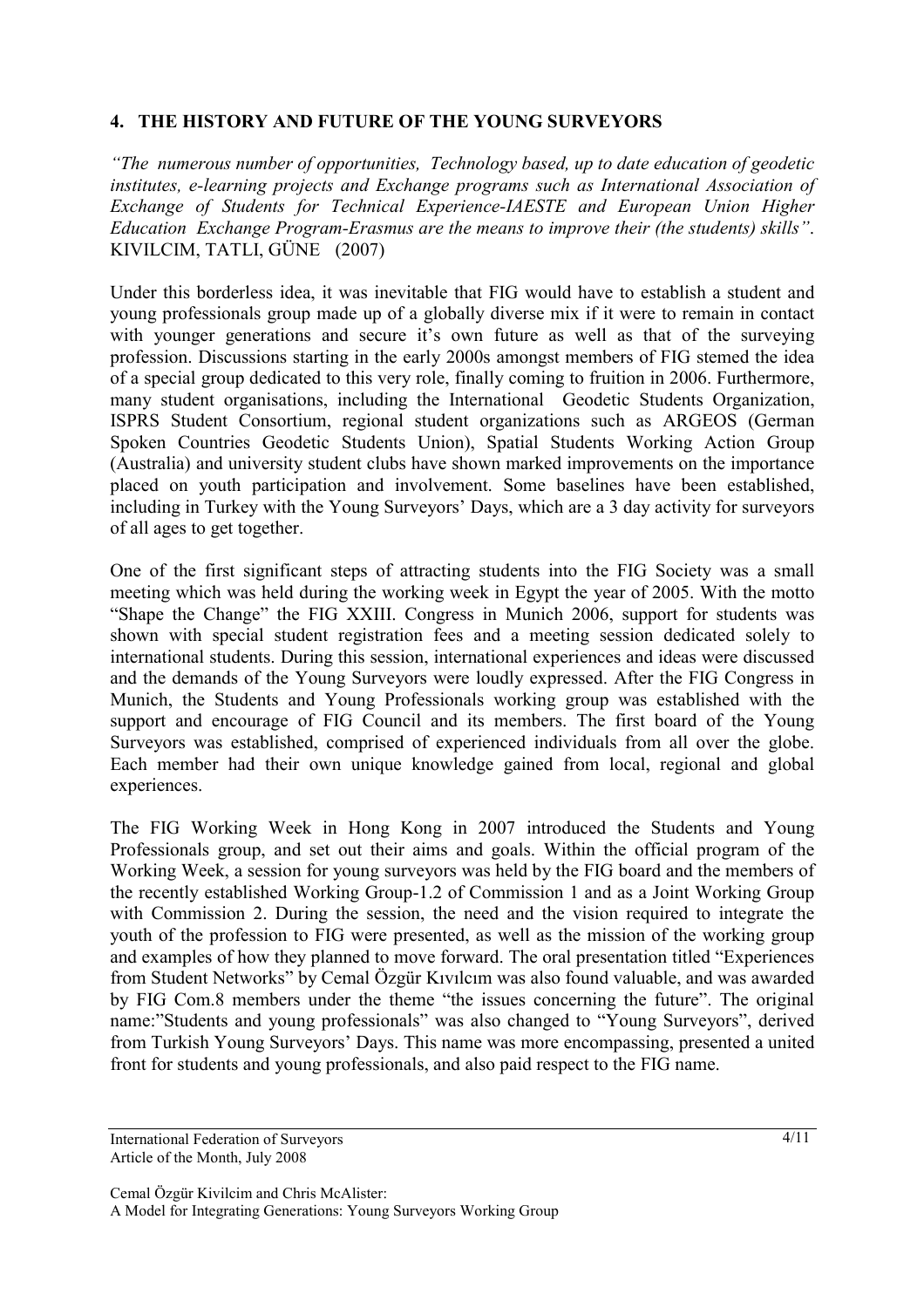Over the course of the working week, the new members of the group met several times in order to shape the structure of the Working Group, as well as to discover more about each other's experiences. It was determined that the group should belong to the young graduates, academics, professionals, undergraduate and graduate students who would lead the future of surveying. The establishing members of the Young Surveyors group were from Sweden (Chair), Germany, Turkey, Poland and Australia.



**Figure 2.** The WG board members with the Com.1 Chair Yaacoub Saade and Vice President Dr. Dalal S. Alnaggar in Hong Kong WW, 2007

In the following months, the group organized its next meeting  $-$  to be held in Cairo in November 2007. This meeting was themed "The contribution of the young Surveyors to the Society", and was supported by FIG Vice President Dr Dalal Alnaggar and Commission 1 chair Yaacoub Saade, as well as FIG council and commissions and corporate members.

This meeting was very successful, with members from Sweden, Germany, Turkey, Australia and Egypt attending. During the meeting, the Young Surveyors group drafted their Master Plan, which outlined their visions and goals for the next 2 years.

# **5. VISION, PURPOSE AND ROLES OF THE YOUNG SURVEYORS**

**Vision:** "*To make FIG known to Young Surveyors and increase the participation of young surveyors in FIG events"(FIG YS Workplan)*. This vision is vital for not only for the immediate future of FIG, but also to ensure that a professional body exists for future generations of surveyors.

**Purpose:** FIG has a long history of providing world class service to it's global network of members, and the role of the Young Surveyor in it's future is vital. The Young Surveyors group is a mechanism not only to promote FIG to young surveyors around the world, but also to ensure that their voice is heard. It also provides a critical link in the continuum of knowledge – FIG can provide a platform where young and old can exchange ideas and knowledge, ultimately to the benefit of the surveying profession.

International Federation of Surveyors Article of the Month, July 2008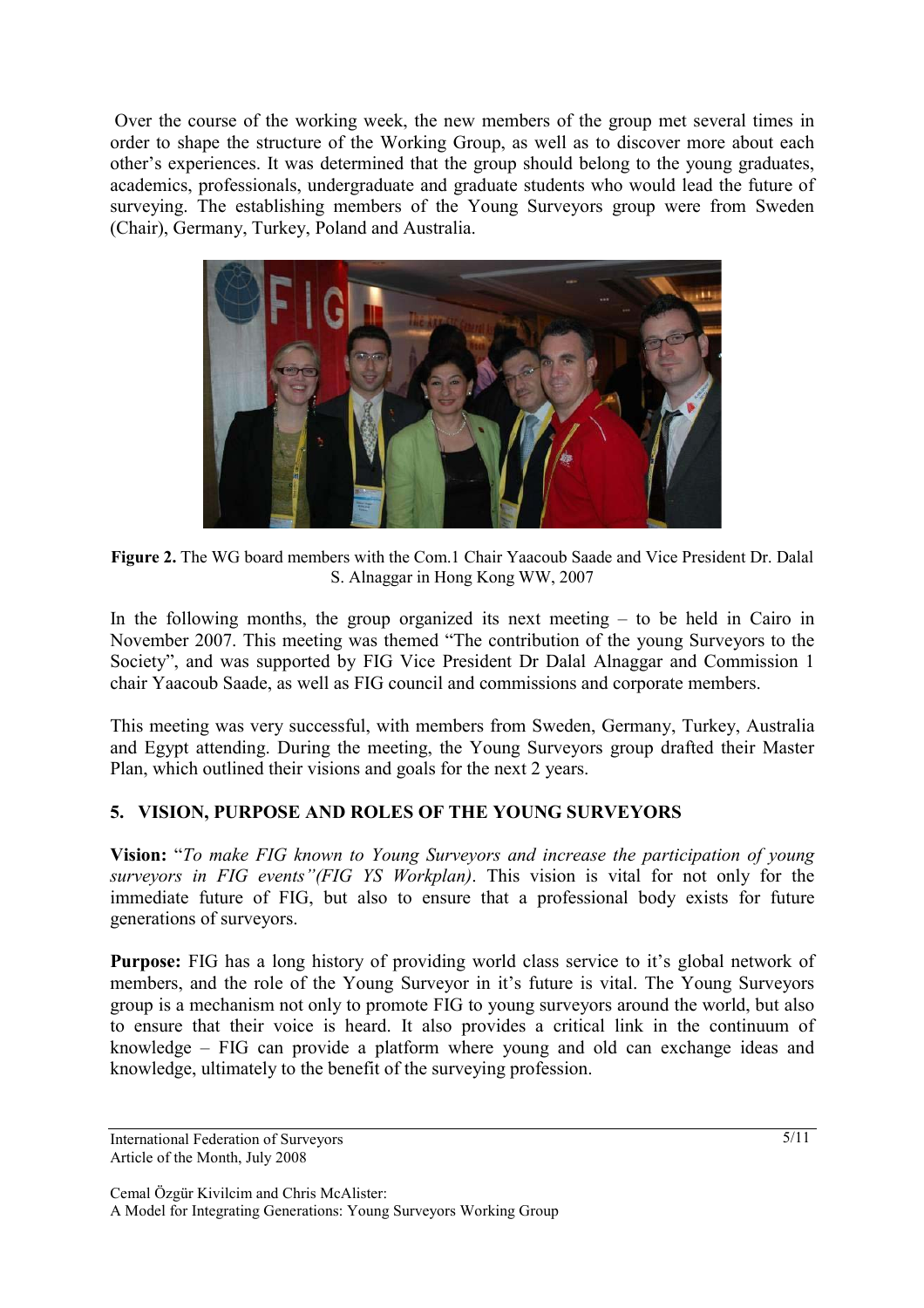|                            | <b>Expert</b> |                          | Graduate |                |
|----------------------------|---------------|--------------------------|----------|----------------|
| <b>Commission</b><br>Chair |               | Professional<br>Surveyor |          | <b>Student</b> |

**Figure 3**. The role of the Young Surveyor is a critical link in the professional chain.

### **Goals: The goals of the Young Surveyors are:**

- Promote the benefits of participating in FIG events to young surveyors for professional development.
- Attract young surveyors with simple activities that allow delegates to specifically build useful networks.
- Provide opportunities for delegates to obtain advices on getting funding and sponsorship (external to FIG) that will allow them to participate in FIG events - in particular, congresses and working weeks.
- Promote and encourage the production and presentation of technical papers by Young Surveyors at FIG events.

**Roles and Responsibilities:** A number of roles were identified as being critical to run the Young Surveyors. The roles were modelled off the existing FIG council, commissions and working groups. The positions, their responsibilities and current holders are outlined below.

#### **Chair – Cecilia Lindén, Sweden**

The head of the Young Surveyors. Is responsible for contact and communication with FIG officials, and to report back to the group. The chair is also responsible for the distribution of information, chairing meetings and delegating jobs to other members of the Young Surveyors.

#### **Vice Chair – Thorsten Schwing, Germany**

Major role is to support the Chair and fill in for the Chair in their absence. The Vice-Chair is also responsible for collecting and collating information about the workings of each commission and passing it on to other group members.

#### **Secretary- Cemal Özgür Kıvılcım, Turkey**

Is responsible for the publication of the quarterly newsletter of the group as well as providing and preparing information for publications and presentations to be made by the group. Is also the contact person for new members, and the newsletter and communications database.

#### **Events Coordinator –Christian Tufvesson, Sweden**

Responsible for organizing the events at FIG working weeks, congresses and functions. As responsible for making contact with the local young surveyors group or organisation and facilitating their contribution to the FIG event.

International Federation of Surveyors Article of the Month, July 2008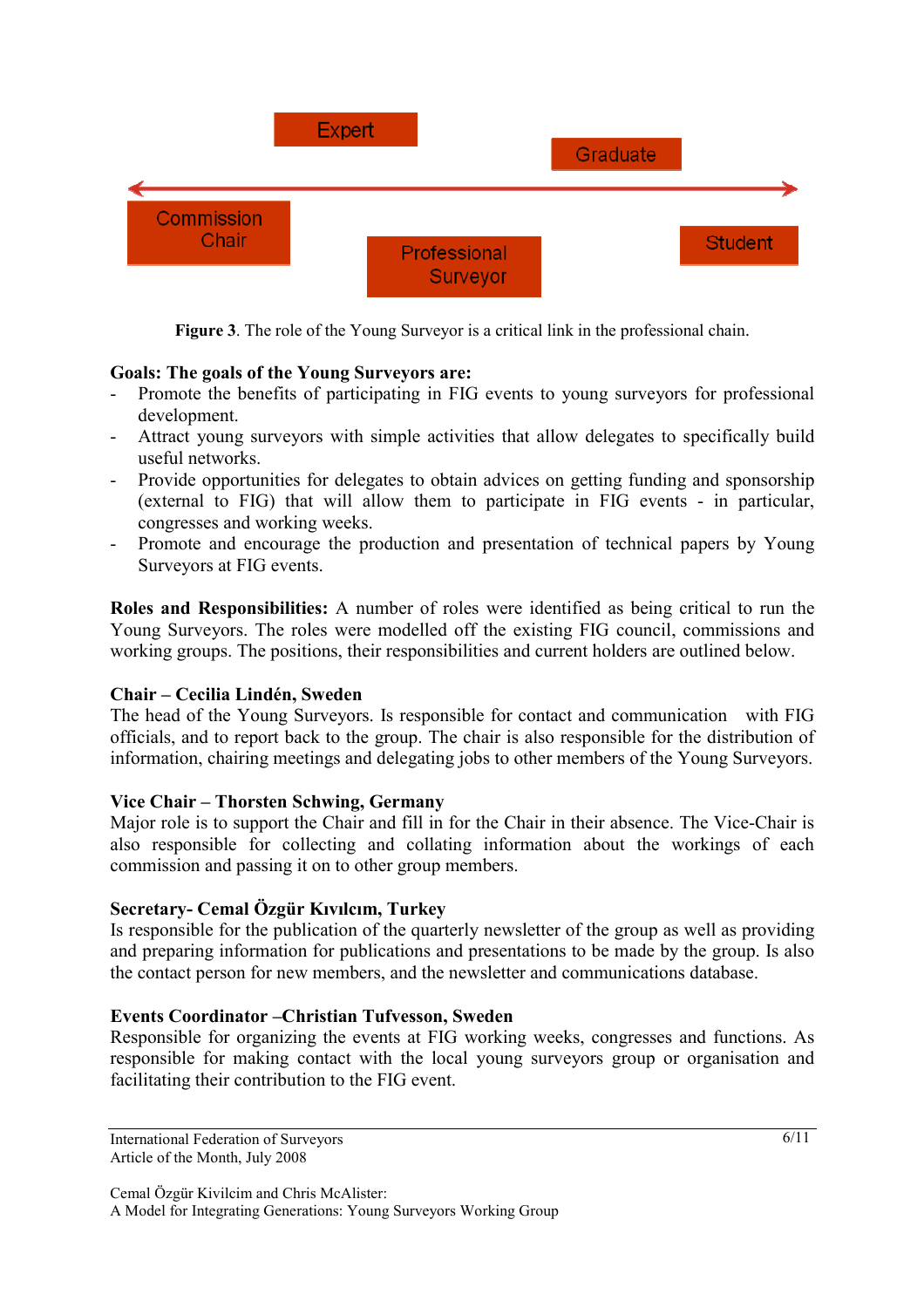#### **Sponsorship – Roman Pieczka, Poland**

Responsible for organising sponsorship of the Young Surveyors group such that it can have regular meetings and provide adequate services to Young Surveyors worldwide. Is also responsible for the monitoring of monies in and out of the group.

#### **Marketing – Chris McAlister, Australia and Kate Fairlie, Australia**

Responsible for the provision of marketing materials, products, events and direct communication to increase the profile of not only the Young Surveyors, but FIG. The marketing role is also responsible for establishing key programs, such as the Mentor program.

#### **Group Members**

These are those who are not on the executive, but participate in the workings of the Young Surveyors, and are vital to the success of the group.

#### **6. INITIATIVES & SUCCESSES OF THE GROUP**

While the first official meeting of the WG can be accepted as the meeting at the Hong Kong Working week, the meeting in Cairo in 2007was the first chance for the group to meet and establish a path for it's future activities.

In this technology based world, the first move was to establish and official Young Surveyors FIG website (http://www.fig.net/commission1/wgroups/wg2\_06\_10.htm). The website allows for a central point of information distribution and communication – including events, newsletters, papers, photos and reports.

Communications were identified as a key issue - two distinctly separte streams of communications needed to be established, one for the committee members, and one for general group members and other interest parties. Group executive members now comunicate primarily through a Yahoo! Group, and have Skype meetings fortnightly. Communicatio to other group members and other parties is also done through a separate Yahoo! Group, and the Young Surveyors official FIG website. Other communication avenues, such as podcasts and RSS streams are also being explored.

Another step was creating a unique, recongisable logo for the group. It was decided that it should honour the FIG logo by maintaining the colours and general layout, but put a Young Surveyors spin on it. The result was the FIG Young Surveyors flame, seen below in Figure 4.



**Fig.4** The FIG YS Logo designed by group members

International Federation of Surveyors Article of the Month, July 2008

Cemal Özgür Kivilcim and Chris McAlister: A Model for Integrating Generations: Young Surveyors Working Group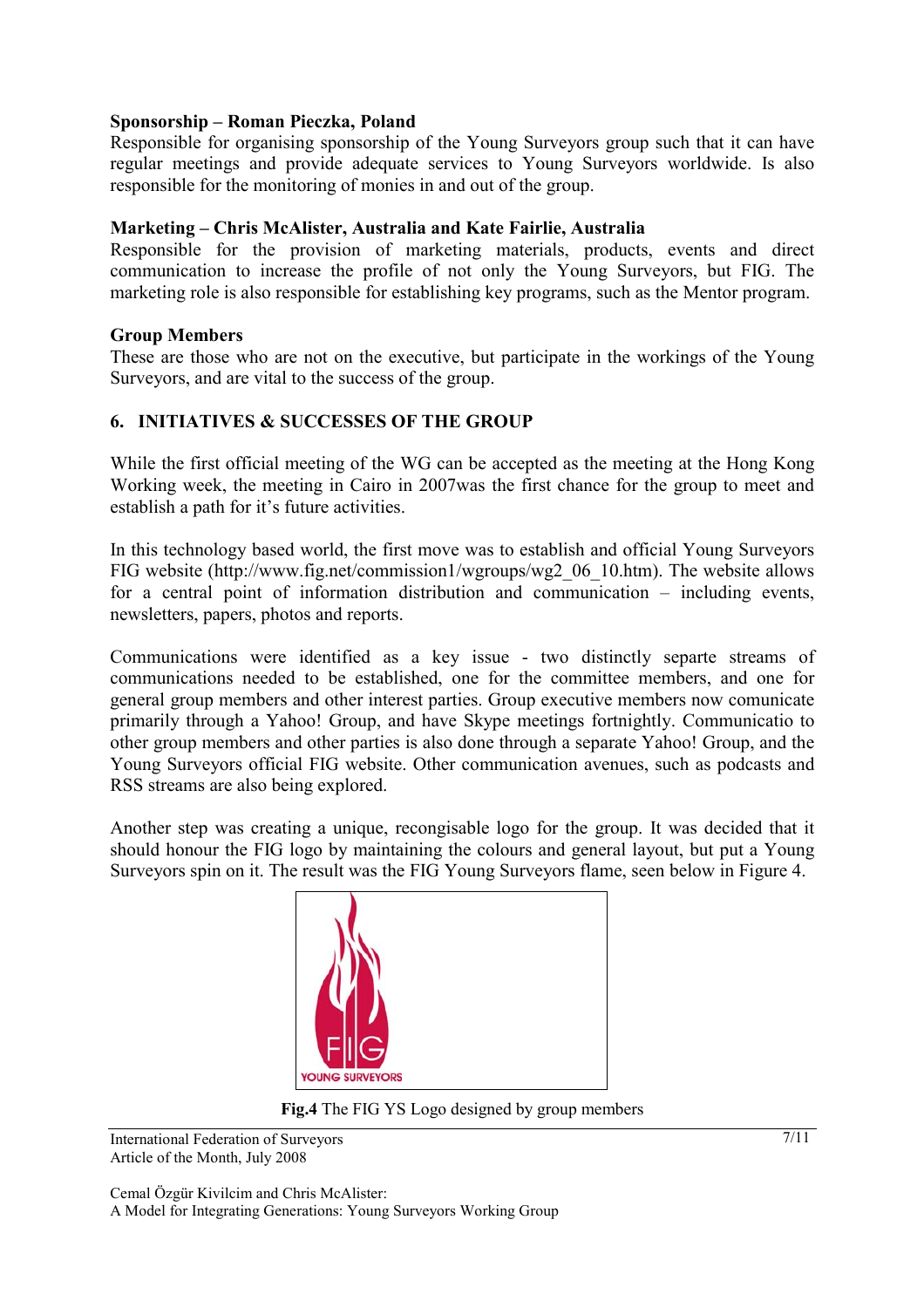One of the most noticeable, and possibly the largest communication tool is the Young Surveyors newletter. As a policy this newsletter includes the workings and activities, photos and profiles of the group,and is published quarterly per year. So far two issues of Young Surveyors has been published and a speacial issue is in publication:.

One other key project that will come to fruition in Stockholm Working Week 2008 is the speed mentoring program. Similar to speed dating, young surveyors have a few minutes to talk to older surveyors (refered to as 'wise ones') about anything career or profession related before roatating to the next 'wise one'. This has been a successful event several times when run in Australia, and hopefully Stockholm will provide similar positive outcomes.

# **7. DIFFICULTIES FACED**

As with any volunteer group, there are difficulties finding people, time and money to undertake the work of the group. The Young Surveyors group is no different, but have the addition obstacle of its members being scattered all over the globe. This problem has been overcome through the use of Skype, the internet phone service. Members of the group meet for a teleconference style meeting once a fortnight, and while the meeting is often late a night for those in Eurpoe, it is counter balanced by being early in the morning for those on the other side of the world.

Fortuidiously for the Young Surveyors group, its members all have a passion for their profession, and are quite active in their own countries and regions. While the addition of membership on the Young Surveyors may be seen as an addition burden to already busy people, the members of the committee see their role as a chance to further their profession and personal careers, while providing an essential service to other Young Surveyors.

The introduction of a Young Survyeors group was initially view with scepticism by some members of FIG, but thanks largely to FIG council support and positive action of the group, it has prospered and is growing every day. The hosting of events at working weeks at congress, securing student registrations, and providing electronic communication on a regular basis will further serve to get rid of any last remaining scepticism on the groups viability.

# **8. OUTLINE OF FUTURE – WHERE TO FROM HERE?**

The working group is the bridge between the past and future of the profession– it allows and promotes the Continuum of knowledge of FIG to be passed from generation to generation. The young surveyors group will continue to actively facilitate, communicate and market FIG to the younger generations, while also providing the opportunities for young surveyors to become actively involved in the workings of FIG. For this to occur, the Young surveyors will need to be active at on local, regional, national and global stages. This will be achieved through maintaining a global group that will communicate regularly and provide a world of knowledge and resources to those who need them.

Meetings such as those held in Hong Kong and Cairo will continue; Stockholm in 2008, Sydney in 2010 and plans for WG meeting in Turkey in 2009. These events will continue to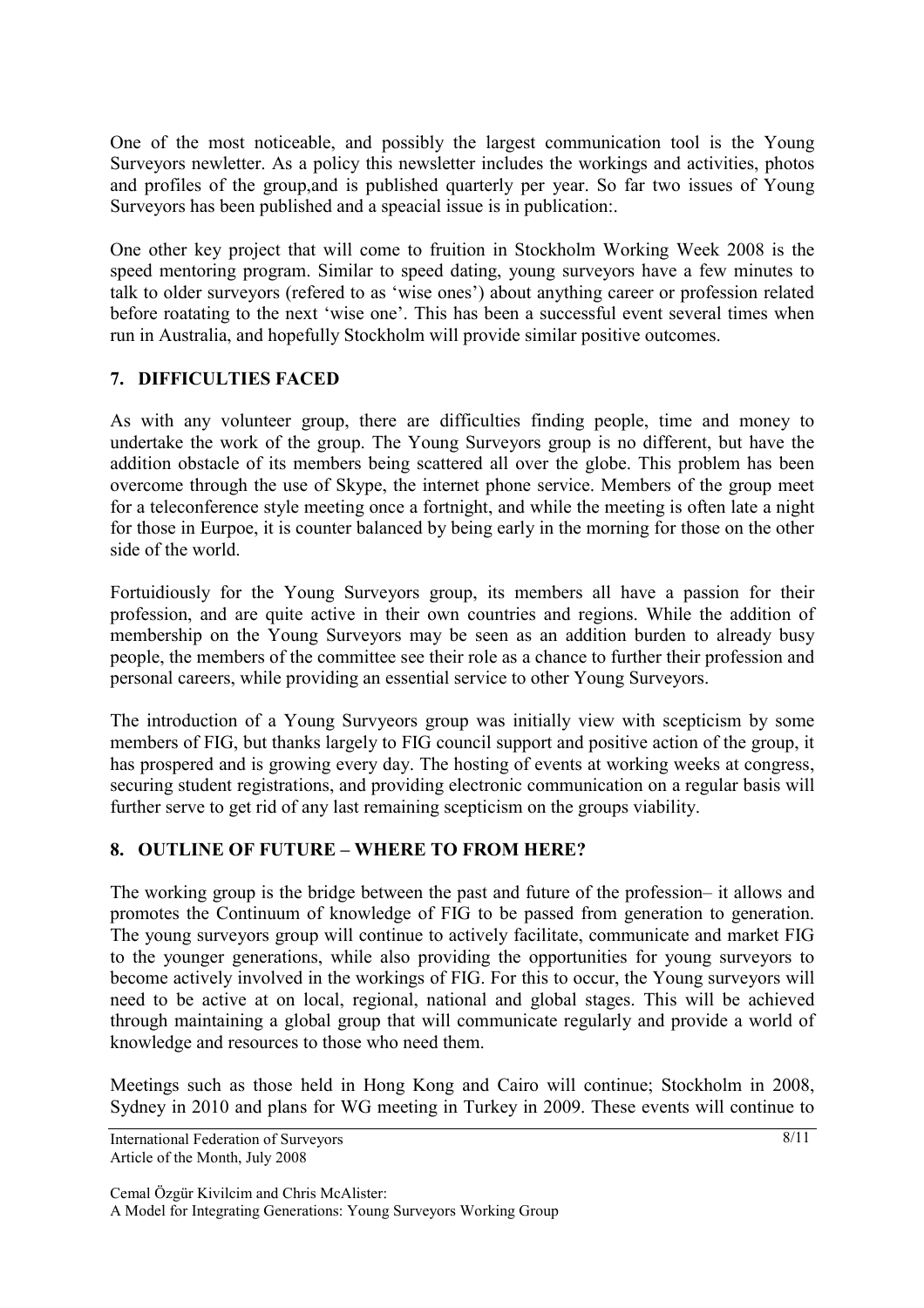allow the evolution of the group, while building a fantastic knowledge base from people all around the world. Promoting the needs and interest of FIG younger members, through student registration to events, specific student sessions and encourage student paper submissions will also allow the goals of the Young Surveyors to be achieved.

Like other working groups and commissions, the success of the Young Surveyors lies with its members. To date, members have been passionate, enthusiastic and driven to contribute to the vision, purpose and goals of the group, and there is no reason to believe that this won't continue. With the ongoing support of the FIG council, members and corporate sponsors, the Young Surveyors group should flourish in the future.

### **9. CONCLUSION**

The FIG WG 1.2, known as the Young Surveyors, is a step towards understanding and taking part in a changing world. The new era of technology, science and information will rise in the hands of today's students and young professionals. This technology, combined with our professional skills will benefit not only the built and urban environments, but mankind as a whole. The new roles of the surveying in society need to be clearly defined for the profession to market itself, and to avoid extinction, but this can only be achieved with the help of all members of surveying and by combining the experiences of the "old" and passion of the "young" surveyors.

The contribution of both individuals and regional and local societies from all around the world is a necessity to ensure a healthy future for FIG. The FIG Young Surveyors group belongs to neither a group nor a country and therefore is open to all, no matter where they are from. It is the peak of representation of the youth in surveying. All are welcome to join, and are encouraged to help in the development and progression of the group. This progress at a global level will allow the FIG Young Surveyors to assist in growing healthy and sustainable local, regional and national Young Surveyors group, hence ensuring the future of surveying globally.

# **ACKNOWLEDGMENT**

The authors would like to thank to the support of the FIG Council and corporate members for their support to establish and support the activities of WG1.2. Also, especially to the founder of the Turkish Republic, Mustafa Kemal Atatürk who addressed a friendship relation between two countries Australia and Turkey after the WWI. His ideal for a modern country with a sentence can be also considered as the role of the FIG YS in FIG: "All my hope is in the new generation"

The Young Surveyors working group would like to thank FIG and all its members for believing in them and for helping them to create the future.

International Federation of Surveyors Article of the Month, July 2008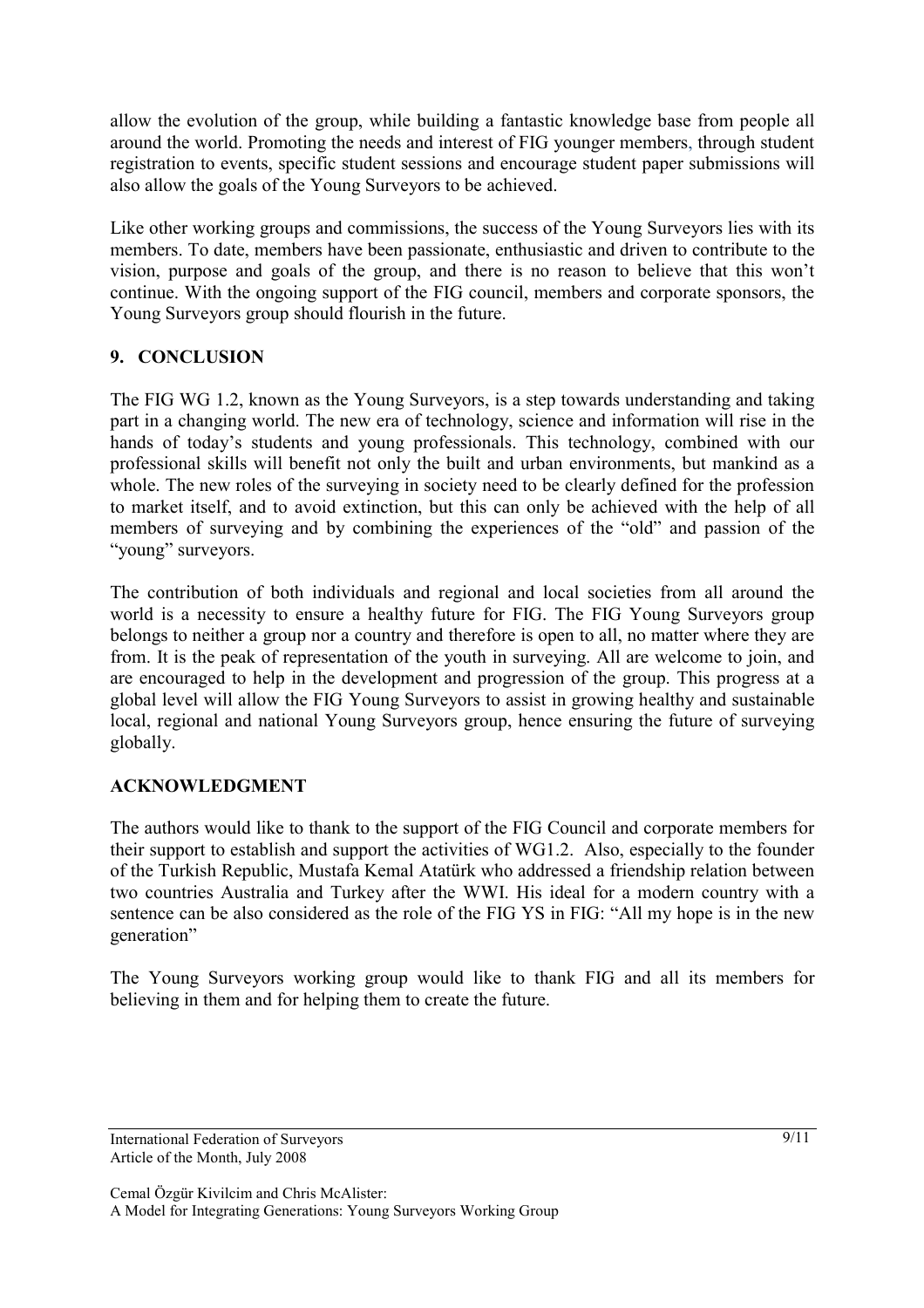### **REFERENCES**

- URL http://www.virtualworldheritage.org/ (Accessed on 13<sup>th</sup> of April 2008)
- Aydın C., ERENOGLU R.C., PIRTI A., BAYRAM B. Ali M., (2006) What is Our Strategy to Perform a Sustainable Development in Education and Research Activities of Our Department? Paper presented to the XXIII. Congress Munich, October. www.fig.net
- KIVILCIM C.,O., TATLI P., GUNES S.,(2007)The Bridge To The Future Student Networks , Ekscenter Magazine Issue 9. P.92-93
- LINDEN C., KIVILCIM C.O., (2007) The report from Hong Kong WW, FIG YS Newsletter 1st issue.
- MAHONEY R., PLIMMER F.,HANNAH J., KAVANAGH J., (2007)Where are we Heading? The Crisis in Surveying Education and a Changing Profession. Paper presented to FIG Working Week 2007 Hong Kong SAR, China.

### **BIOGRAPHICAL NOTES**

**Cemal Özgür Kıvılcım**, is a MSc Student at Istanbul Technical University Geomatics Program. He is currently an engineer Geodesy and Photogrammetry Engineer at Istanbul Metropolitan Municipality, Directorate of Historical Sites Protection.

During the recent years he participated and was member of organizing committees of student related national and international organizations for Surveyors. He is a participant in recent IGSO, ARGEOS, Young Surveyors' Days meetings, He is one of the founder members of ISPRS Student Consortium, IAESTE-Turkey Student Association, FIG Young Surveyors and worked as an Erasmus student assistant during his studies.

He is an active member of FIG Young Surveyors, ISPRS Student Consortium and Turkish Chamber of Surveyors and Cadastre Engineers.

**Chris McAlister** completed her Bachelor and Master of Engineering at University of New South Wales in 2005. She is currently a surveyor at the Environmental Protection Agency and Queensland Parks and Wildlife, Queensland, Australia.

Chris was president of the student society at UNSW during her final year, and has continued to remain involved through the Spatial Students Working Action Group. She is the university coordinator on the Young Professional's committee of the Spatial Sciences Institute Queensland, and is a Young Ambassador for FIG2010.